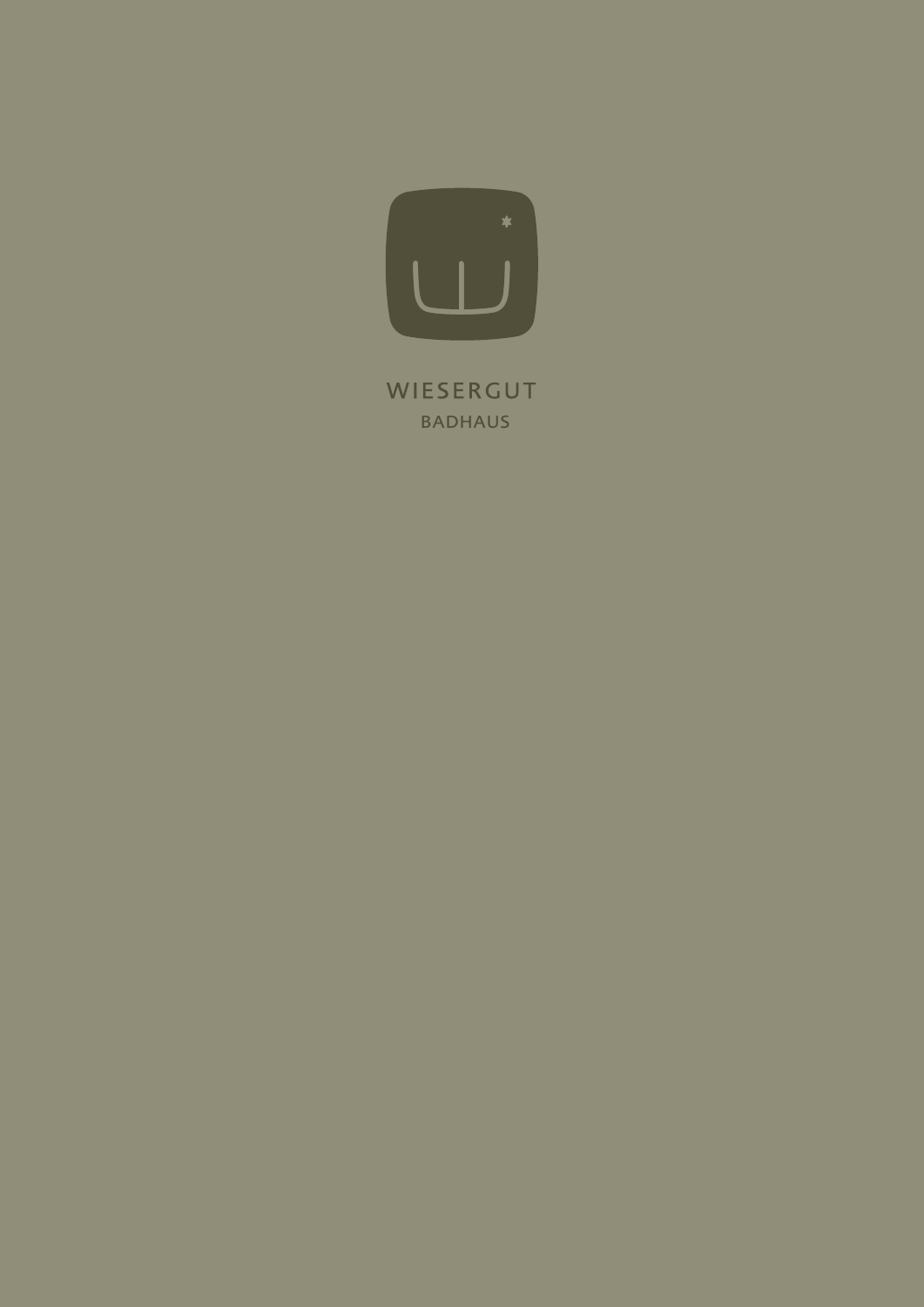

# FOR HER FACIAL TREATMENTS TREATMENTS

### TIME FOR BEAUTY.

Our delicate selection of effective facial treatments based on the Susanne Kaufmann method is guaranteed to get your skin back in optimal shape with noticeable results.

### THE GLOW

### 50 minutes | 125 €

Why? For naturally fresh and radiant skin. The Susanne Kaufmann™ Glow Treatment reduces fine lines, boosts your skin and makes a shining teint. The stimulating fascial massage enhances the elasticity of your skin, the highly concentrated lifting mask firms your skin and make you feel: Wow !

### **CLARITY**

### 60 minutes | 140 €

Why? This treatment destresses the skin and allows it to breathe freely. The Susanne Kaufmann™ Alkaline Detox Signature Treatment allows the skin to return back to its natural balance. The structureenhancing treatment focuses on deep cleansing and detoxification.

### CLASSIC

### 75 minutes | 175 €

Why? Every skin is unique. The individually tailored treatment gets your skin back into optimal shape.

### NATURAL LIFTING

#### 40 minutes | 65 €

Why? Perfect training for your facial muscles. The special massage- and fascia techniques can help to drastically improve the skin texture. Targeted contraction of the facial muscles makes your face look tighter.

### FANCY A WOW EFFECT?

Why? A boost for beautiful skin. The TDA treatment is the ideal upgrade to any of our facial treatments but also impresses as a solo treatment.

TDA stands for Transdermal Application, the world's first dermatological beauty treatment which can channel active ingredients down to the deepest layers of skin without using a needle.

# FOR HIM

### SELFCARE.

Enjoy pure relaxation after a busy day – and place yourself in expert hands. A good idea, guaranteed!

#### NEED FOR CLARIFICATION 50 minutes | 115 €

Why? A nurtured and nourished new start for the skin. The Susanne Kaufmann™ Alkaline Detox Signature Treatment For Men makes everything clear. The deep cleansing incl. enzyme peel allows the skin to breathe freely. The lymph drainage and healing earth mask set the regeneration process in motion, leaving the skin looking clearer and more dynamic. Signs of stress and tiredness are wiped away after the treatment.

### JUST A MOMENT

### 10 minutes |  $25 \in$

Why? For a fresh new look at things. The Susanne Kaufmann™ Eye Treatment focuses entirely on the eye area. This lifting mask is worked into the skin with circular motions, reduces swelling and firms the eye area.

### TDA FOR MEN

#### 30 minutes | 80 €

Why? Because it works. TDA (Transdermal Application) is the world's first dermatological beauty treatment which can channel active ingredients down to the deepest layers of skin without using a needle: selected active ingredients are atomised into micro-fine droplets using compressed oxygen and break through the skin's barrier with the aid of a carrier substance. The result: the deposits of moisture and nutrients are immediately visible.

### SPORTS MASSAGE

50 minutes | 85 € 75 minutes | 120 €

Why? Muscle tensions are kneaded with firm hand movements. This massage classic tackles knotted muscles and blockages: with stroking, rubbing, kneading, tapping and shaking motions. You determine the pressure.

#### Dear men

Our general philosophy is "everything can, nothing must". Enjoy the freedom and be able to do whatever makes sense. This menu does not feature everything our spa has on offer for men. The selection is intended to be a first taste. And in these 'gender-free' times, there is no harm in taking a look around. Perhaps you might find your own personal spa adventure. The offers for ladies can be easily adapted to suit men and the massage, sport and body pack treatments anyway.

#### **WIESERGUT**

A-5754 Saalbach-Hinterglemm Austria Phone: +43 65 41 63 08 Fax: +43 65 41 63 08 8 info@wiesergut.com www.wiesergut.com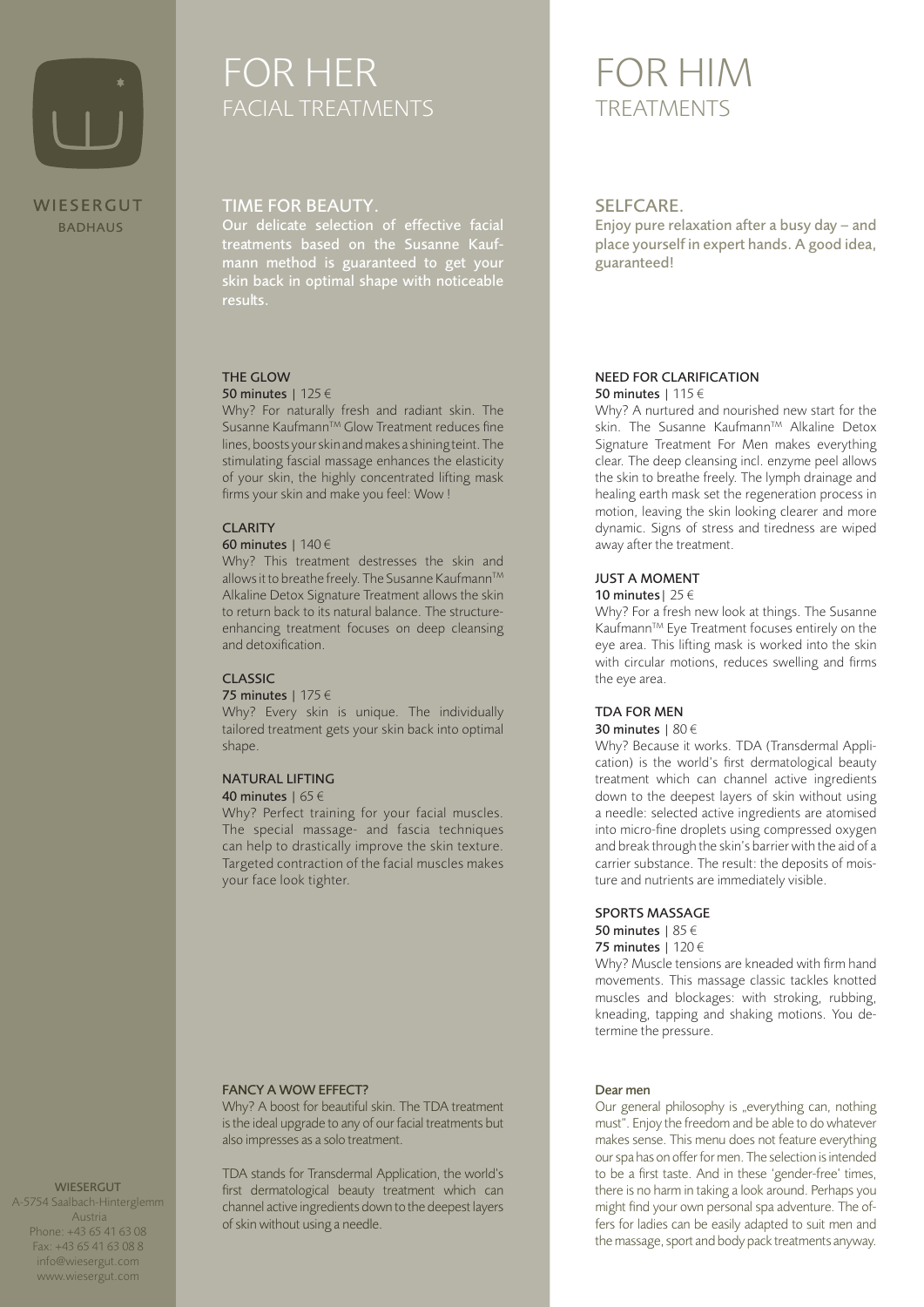

# TI)A TREATMENTS

# **BEAUT** TREATMENTS

### WOW EFFECT.

Facial treatments which cross over into the neighbouring field of medicine are particularly on trend. TDA is such a method. It active ingredients deep into the skin. The most frequently asked question afterwards: "Have you had something done?"

### HIGHLIGHT

TDA stands for Transdermal Application and is the world's first dermatological beauty treatment which can channel active ingredients down to the deepest layers of skin without using a needle. The secret to this non-invasive method: without using direct skin contact, the pores are opened wide using compressed oxygen and this allows the microfine droplets of the active ingredient to penetrate and be deposited deep down in the skin.

The feeling: as refreshing as a cool rush of mountain air. There is an active ingredients ampoule to suit every skin requirement. What TDA can achieve: balancing out any loss of moisture, tackling impurities, combatting skin ageing and protecting the skin from environmental influences. In each case, the treatment serves to sooth the skin.

The classic areas of application are the face, neck and décolleté. The hands too can be rejuvenated and even scars can be smoothed over. The effect is visible after just one treatment.

### TDA EXPRESS

### 30 minutes | 90 €

The rapid beauty transformation: cleansing, peeling and TDA treatment using an active ingredients ampoule tailored to your skin type.

### TDA COMPLETE

### 60 minutes | 175 €

The deluxe experience for your skin: cleansing, fruit acid peel ampoule with TDA pen, TDA treatment using an active ingredients ampoule tailored to your skin type, hydra or algae mask, pressure point massage plus final skincare treatment.

### TDA ADD-ONS

15 minutes each | 50 € Lip Booster Eye Lift Vitamine booster for nails Intensive care for dry skin on hands and feet Shiny hair

## A PASSION FOR DETAIL.

Well-kept eyebrows and smooth skin across the whole body are all little things which make a big difference.

EYELASH TINT 15 minutes | 15 €

EYEBROW TINT 15 minutes | 15 €

EYEBROW SHAPING 15 minutes | 12 €

PACKAGE EYELASH & EYEBROW TINT WITH SHAPING 25 minutes | 30 €

TOP LIP WAX 10 minutes |12 €

CHIN WAX 10 minutes |12 €

ARMPIT WAX 15 minutes | 18 €

BIKINI ZONE WAX 20 minutes | 24 €

LEX WAX UP TO KNEE 20 minutes | 24 €

FULL LEG WAX 40 minutes | 48 €

CHEST WAX 20 minutes | 24 €

BACK WAX 30 minutes | 36 €

**WIESERGUT** A-5754 Saalbach-Hinterglemm

 Austria Phone: +43 65 41 63 08 Fax: +43 65 41 63 08 8 info@wiesergut.com www.wiesergut.com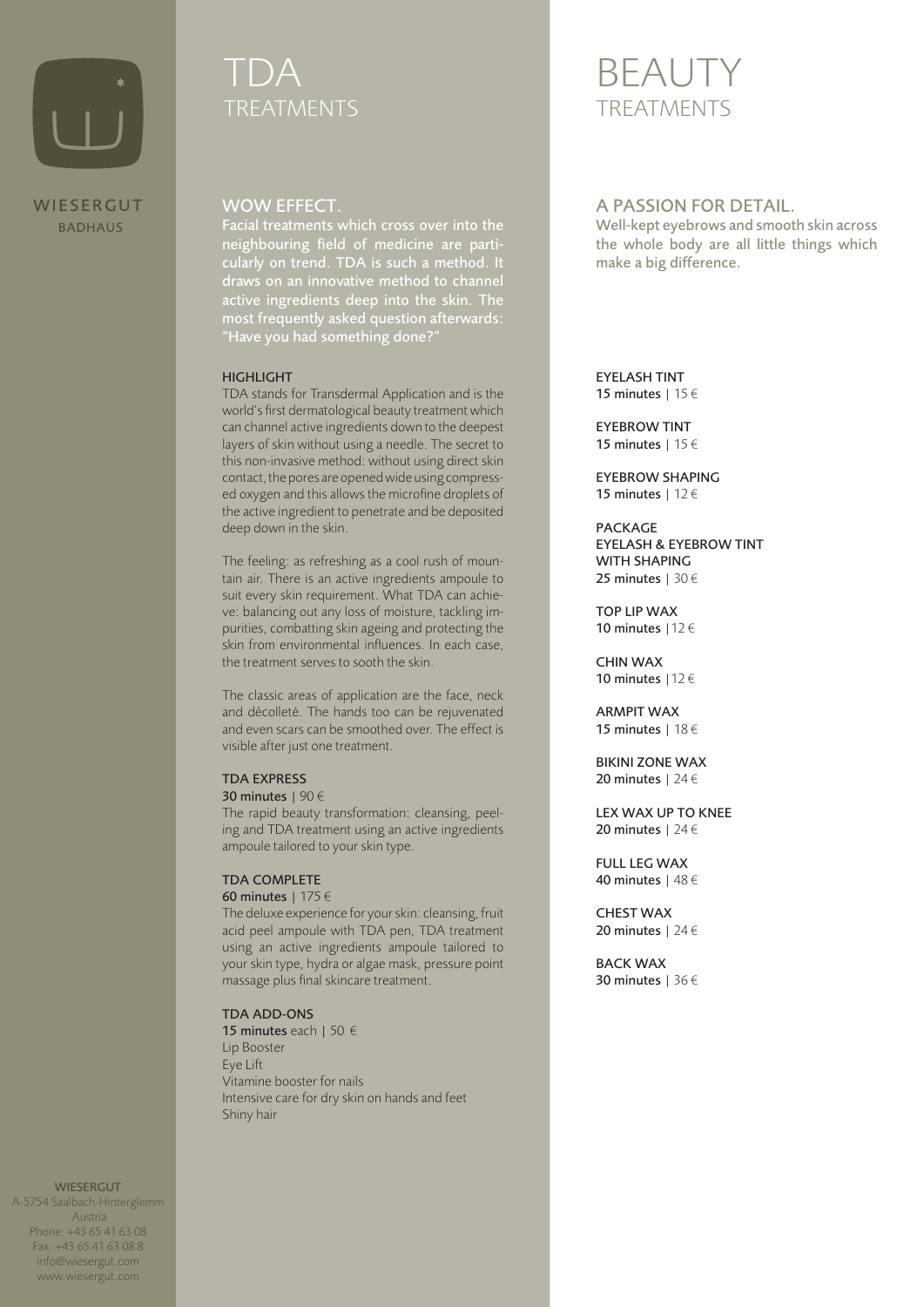

# HAND & FEET **TREATMENTS**

# BADHAUS

### ARRIVE.

And focus on the things which sometimes get neglected at home. Our hands shape our image and our feet are the first step towards well-being.

### MANICURE

50 minutes | 60 € 60 minutes | 70 $\notin$  (incl. nail polish)

### IMAGE BOOSTER

10 minutes | 25 € Why? Because a professional treatment can make that big difference. A hand pack nourishes the stressed skin on the hands and soothes them, leaving them silky smooth. A smoothing serum nourishes the skin and lightens pigment spots while the final pack channels active ingredients deep into the

### PEDICURE

skin.

60 minutes | 70 € 75 minutes  $180 \in (incl. \text{ nail} \text{ polish})$ 

### HAPPY FEET

15 minutes | 35 €

Why? Because feet are all too often overlooked when it comes to skincare. The foot pack acts like an intensive skincare routine. A special oil moisturises the nails and the following pack containing plant-based active ingredients soothes and nourishes dry skin. Once it has been massaged in, you will feel like you are on cloud nine!

Tip: the perfect extra for any treatment because a foot pack always brings a sense of deep relaxation.

# COUPLES **TREATMENTS**

### TOGETHER.

Couples, friends, mother and daughter… our treatments in our private treatment room on the rooftop of the WIESERGUT Badhaus are a highlight for anyone looking to enjoy some wonderful moments and experiences together.

### WIESERGUT HAPPY HOURS

120 minutes | 335 € For 2 people 2 glasses of champagne, tea and tasty treats included

Why? Because happiness is the only thing which doubles when shared. A glass of champagne to get in the mood? Cheers! Peak relaxation then awaits. After a peeling based on an exceptional recipe, the skin appears liberated, fresh and radiant. Submerse yourself in the pleasantly warm open-air pool and soak up the peace and quiet together or philosophise about the '50 shades of blue' in the skies above. Followed by a full-body wellbeing massage.

### WIESERGUT EXPERIENCE

90 minutes | 260 € For 2 people 2 glasses of champagne, tea and tasty treats included

Why? To capture the magic of the moment. This oasis where you can forget all about everyday life is situated on oour rooftop terrace. It is all yours for the next 1.5 hours. Toast the moment with a glass of champagne and settle down in a bath tub, complete with your selected essences. Followed by a full-body wellbeing massage.

**WIESERGUT** A-5754 Saalbach-Hinterglemm Austria Phone: +43 65 41 63 08 Fax: +43 65 41 63 08 8 info@wiesergut.com www.wiesergut.com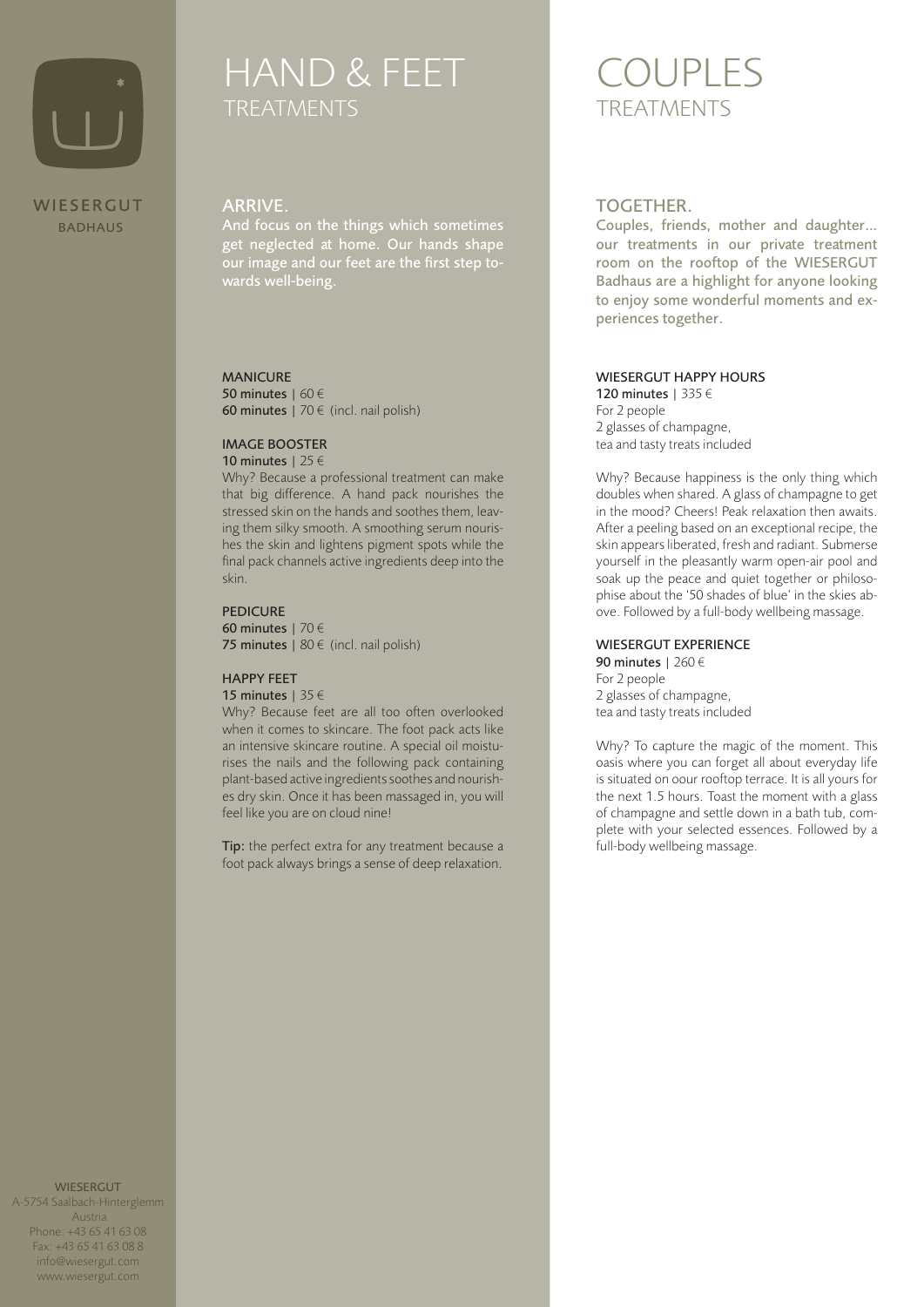

# BODY TREATMENTS TREATMENTS

### JUST BE.

These well-being treatments based on the Susanne Kaufmann method bring your body back into balance – and your mind 'me time'.

### PEACEMAKER

### 50 minutes | 85 €

Ideal: For anyone wishing to top up on warmth and relaxation. The Susanne Kaufmann™ Relax Treatment Body targets the whole body with its warm aromatherapy oils. Combined with active plant extracts, this massage treatment increases the body's powers of regeneration and leads to deep relaxation. While the body is gently stroked and massaged, Jojoba wax particles melt into the skin, leaving it irresistibly smooth.

### FREE SPIRIT

#### 50 minutes | 85 €

Ideal: Unburdens the body and mind. The Susanne Kaufmann™ Relax Treatment Head breaks down tensions and gets rid of headaches. Well-trained hands bring deep relaxation with a massage of head, neck, back and shoulders using warm sesame oil.

# BODY & SOUL

### SUBMERSION.

The yearning for peace, relaxation and inner contemplation keeps growing. At the WIESERGUT Badhaus, you can relax either alone or as a couple. Et voilà – our baths and packs!

### SMOOTH

### 50 minutes | 95 €

Ideal: for intensive care. The luxurious body peeling with coneflower, honey and plant-based hyaluronic acid removes dead skin, has a calming and regenerating effect. As care with a lasting effect, an exclusive product of the Susanne Kaufmann™ Line is massaged in.

### BALANCE

### 75 minutes | 125 €

Ideal: for purification or for an unbalanced diet. An alkaline peeling ensures deep cleansing: It gently and thoroughly frees the skin from all kinds of stress. The detox base bath removes acids from the body through the skin and adjusts the acid-base balance. A gentle massage with ginger oil stimulates detoxification and gives the connective tissue new elasticity.

### NIGHT EXPRESS

### 35 minutes | 60 €

Ideal: When you need a boost from your frayed nerves. The Susanne Kaufmann™ lavender pack is particularly effective in the evenings. The balancing essences help combat exhaustion and stress-induced stomach and digestive problems and are an effective sleep aid. Once applied, the body is covered and you can relax in the warmth with an accompanying head massage to enhance the relaxing effect.

### WIESERGUT-BLISS

For 1 person | 25 minutes |  $45 \in$ For 2 persons | 25 minutes | 75  $\in$ 

Ideal: For sweet dreams and well being. All our natural bath additives have a deeply relaxing effect on the body and mind. We have the right essence for everyone - for winding-down after sport, for those who have difficulty sleeping or for those who simply want to relax deeply.

### BABY BUMP PACK

### 25 minutes | 50€

Ideal: to avoid and reduce stretch marks. The connective-tissue-strengthening mixture of coldpressed, natural oils and effective arnica extract provides the skin under tension with plenty of moisture and care. A hand peeling and a hand massage accompany the exposure time.

**WIESERGUT** A-5754 Saalbach-Hinterglemm Austria Phone: +43 65 41 63 08 Fax: +43 65 41 63 08 8 info@wiesergut.com www.wiesergut.com